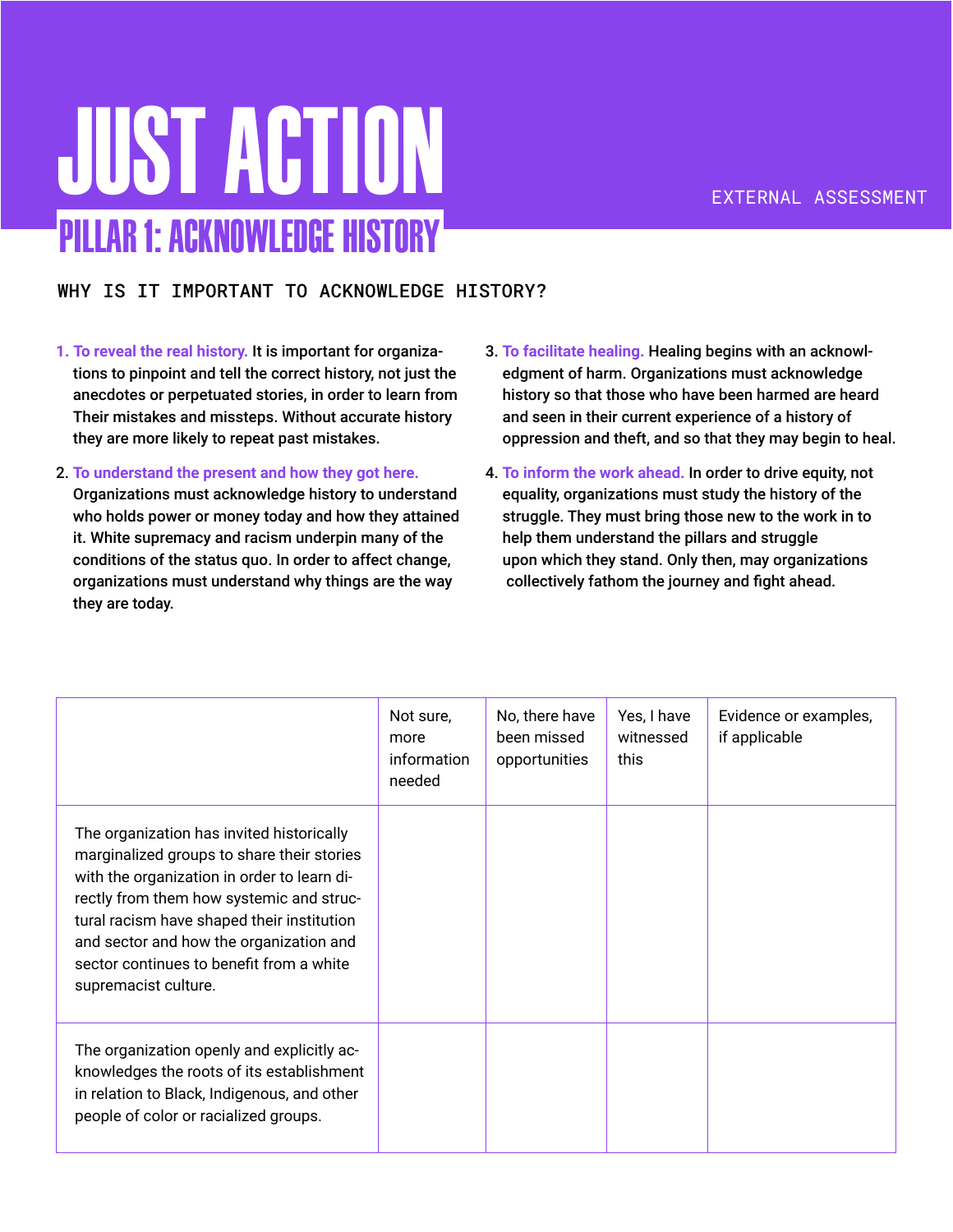### Pillar 1: Acknowledge History Contintued

|                                                                                                                                                                                                                                               | Not sure,<br>more<br>information<br>needed | No, there have<br>been missed<br>opportunities | Yes, I have<br>witnessed<br>this | Evidence or examples,<br>if applicable |
|-----------------------------------------------------------------------------------------------------------------------------------------------------------------------------------------------------------------------------------------------|--------------------------------------------|------------------------------------------------|----------------------------------|----------------------------------------|
| The organization actively and routinely<br>communicates the ways in which they<br>are dismantling white supremacy culture<br>in their policies and practices and invites<br>feedback from the community on areas of<br>continued improvement. |                                            |                                                |                                  |                                        |
| The organization publicly commits to the<br>struggle of dismantling racism while ad-<br>vancing equity and integrating anti-racist<br>frameworks.                                                                                             |                                            |                                                |                                  |                                        |
| The organization fosters a sense of com-<br>munity care, repair, and redress.                                                                                                                                                                 |                                            |                                                |                                  |                                        |
| The organization has either issued a pub-<br>lic apology for past harms or developed<br>specific policies and programs that repair<br>those harms.                                                                                            |                                            |                                                |                                  |                                        |

1. How have systemic and structural racism shaped how Money is distributed, how Narratives are shaped, and how Policy is created?

2. How has or does our organization and sector harm/harmed communities? How did/does that happen? Who is/was involved? What did/does that look like?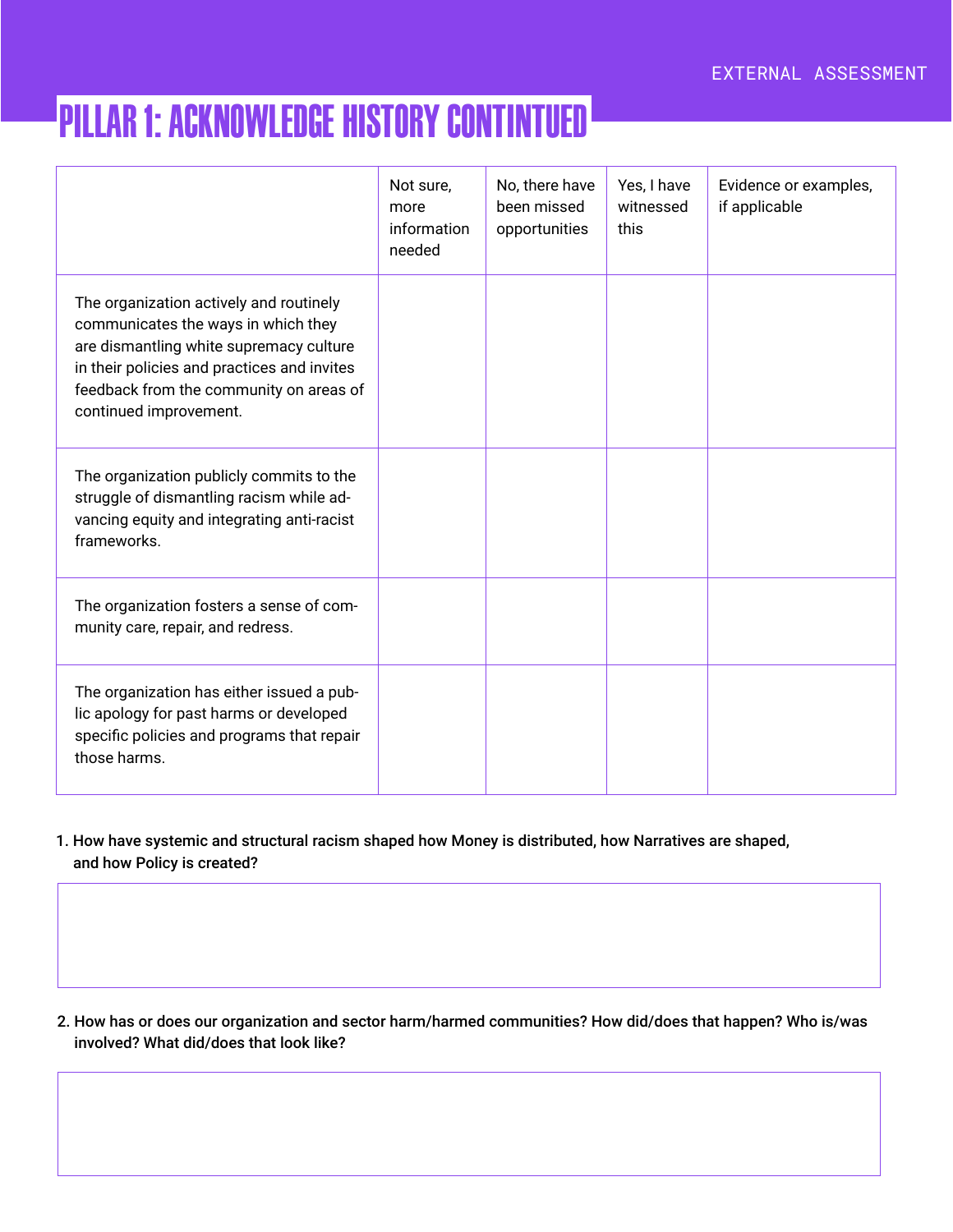# **JUST ACTION** Pillar 2: Shift Power

#### WHAT WE MEAN BY SHIFT POWER

Power is neither fixed nor finite; it can be shared, shifted, generated, and wielded. It can have negative and positive connotations, as well. So when we talk about shifting power here, we are referring to the intentional act(s) of intervening in the imbalances of decision making power. Power is held by those who make policy, shape narratives, and manage the flows of money; but this power can and should be shared with and redistributed to those closest to the impact of those decisions. Think about the power dynamics in this organization and how they may be perpetuating the status quo in ways that cause harm to you and your communities.

|                                                                                                                                                                                                               | Not sure,<br>more<br>information<br>needed | No, there have<br>been missed<br>opportunities | Yes, I have<br>witnessed<br>this | Evidence or examples,<br>if applicable |
|---------------------------------------------------------------------------------------------------------------------------------------------------------------------------------------------------------------|--------------------------------------------|------------------------------------------------|----------------------------------|----------------------------------------|
| The organization shares power with<br>groups that have been harmed or mar-<br>ginalized by the organization or sector<br>when determining their mission, structure,<br>constituency, policies, and practices. |                                            |                                                |                                  |                                        |
| The organization actively engages in<br>restorative actions for the harms they<br>have caused to historically-marginalized<br>groups.                                                                         |                                            |                                                |                                  |                                        |
| The organization allocates membership<br>slots in their organizational governing<br>board to groups who have historically<br>been harmed by their sector.                                                     |                                            |                                                |                                  |                                        |
| The organization allocates concrete roles<br>to groups who have historically been<br>harmed by their sector to review the orga-<br>nization's compliance with these equity<br>standards.                      |                                            |                                                |                                  |                                        |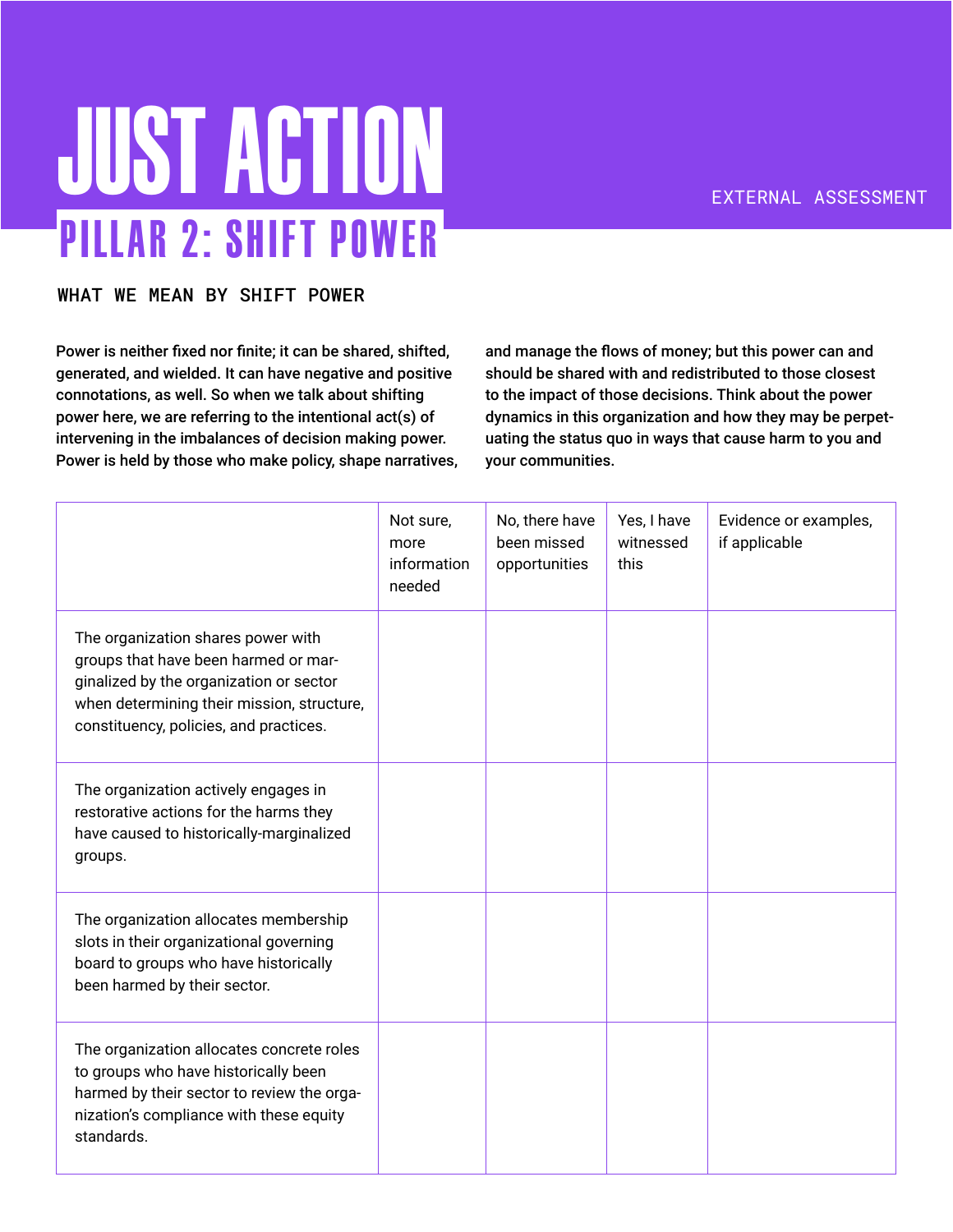### Pillar 2: Shift Power continued

|                                                                                                                                                                                                              | Not sure,<br>more<br>information<br>needed | No, there have<br>been missed<br>opportunities | Yes, I have<br>witnessed<br>this | Evidence or examples,<br>if applicable |
|--------------------------------------------------------------------------------------------------------------------------------------------------------------------------------------------------------------|--------------------------------------------|------------------------------------------------|----------------------------------|----------------------------------------|
| The organization partners closely with<br>partners outside of the organization and<br>prioritizes their input and guidance related<br>to major decisions, resource allocations<br>and impacts of their work. |                                            |                                                |                                  |                                        |
| The organization's leadership and staff<br>proportionately reflects the communities<br>that they serve or communities that are<br>most impacted by the work they do.                                         |                                            |                                                |                                  |                                        |

- 1. What would it look like for this organization to shift power to groups that have been historically marginalized or harmed by the way Money moves, Narratives are shaped, and Policy is created in their institution or sector?
- 2. What current practice or policy could this organization dismantle in order to move towards transformational work that shifts the distribution of power and resources?
- 3. How can this organization create a shared narrative of their impact using numbers, narratives, and reflections of those impacted by their work?
- 4. How are external partners engaged in decision-making?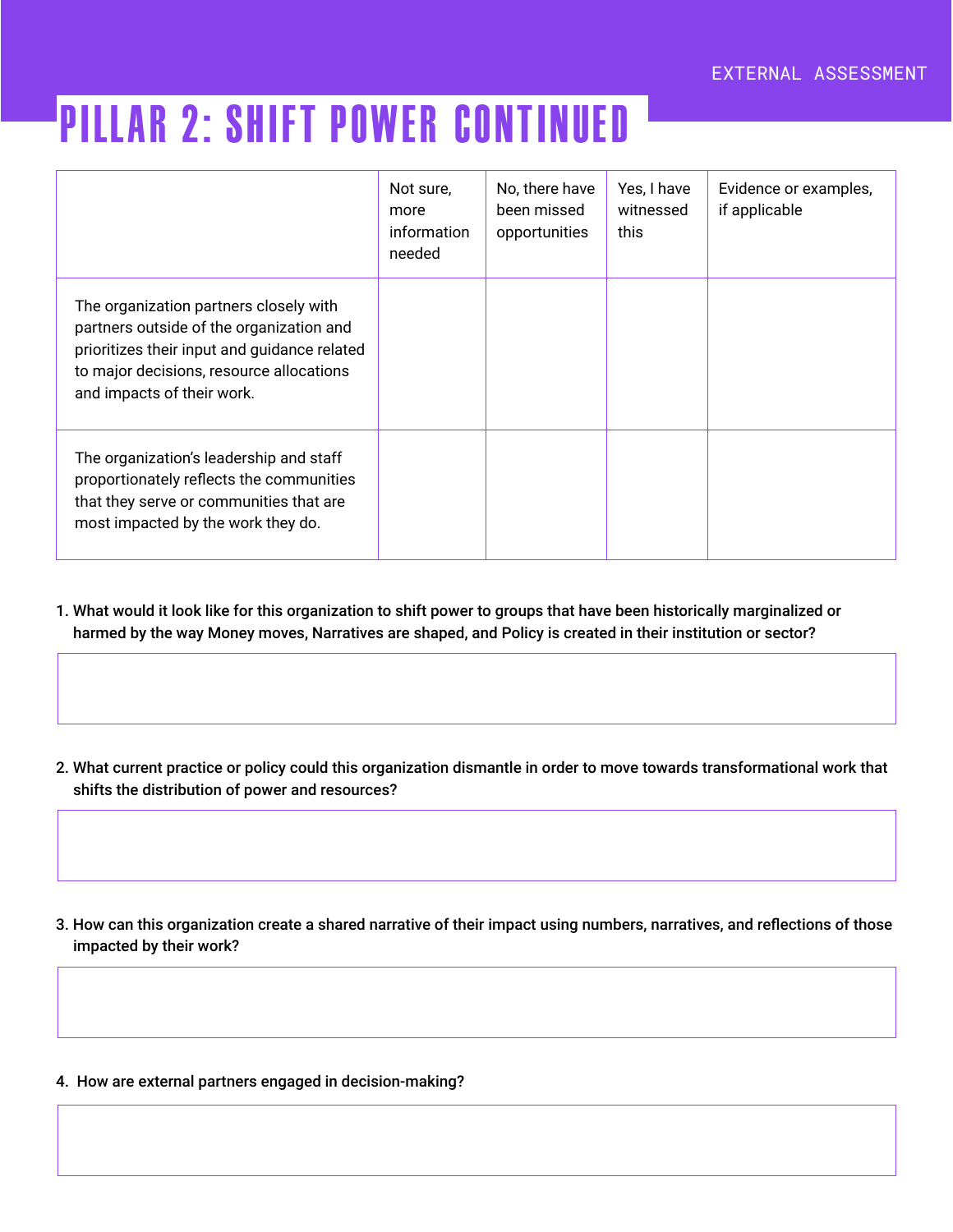## **JUST ACTION** Pillar 3: Embrace Accountability

Accountability, in the words of therapist and anti-violence activist Danica Bornstein, is about being responsible to yourself and those around you for your choices and the consequences of those choices. Accountability is a process that begins with acknowledging the history of harmful actions (or inactions) and the consequences of them. But it does not end there. True accountability requires repairing those harms and actively changing the mindsets, values, and behaviors so that those harms are not repeated.

While accountability is a process, being held accountable is more of a practice for which new organizational and individual muscles need to be built  $-$  like training for a marathon. Organizations need to strengthen muscles around how they receive critical feedback by being intentional about how they show up, actively listen while holding tension, avoid defensiveness or shutting down, and then, most importantly, internalize and act on the feedback. Another important muscle organizations need to strengthen is creating a feedback loop to those who they are accountable to by reflecting back what they heard, what they acted on why, and what they didn't act on why. Organizations must let those they are accountable to know how and when they will follow up. This can take many forms and can include but must go beyond public report outs on funds, projects, and initiatives.

|                                                                                                                                                                                        | Not sure,<br>more<br>information<br>needed | No, there have<br>been missed<br>opportunities | Yes, I have<br>witnessed<br>this | Evidence or examples,<br>if applicable |
|----------------------------------------------------------------------------------------------------------------------------------------------------------------------------------------|--------------------------------------------|------------------------------------------------|----------------------------------|----------------------------------------|
| The organization collaborates across mul-<br>tiple sectors to eliminate various forms of<br>systemic and structural oppression.                                                        |                                            |                                                |                                  |                                        |
| The organization prioritizes gathering<br>and responding to the perspectives and<br>stories of those whose voices have been<br>historically excluded and impacted most<br>prominently. |                                            |                                                |                                  |                                        |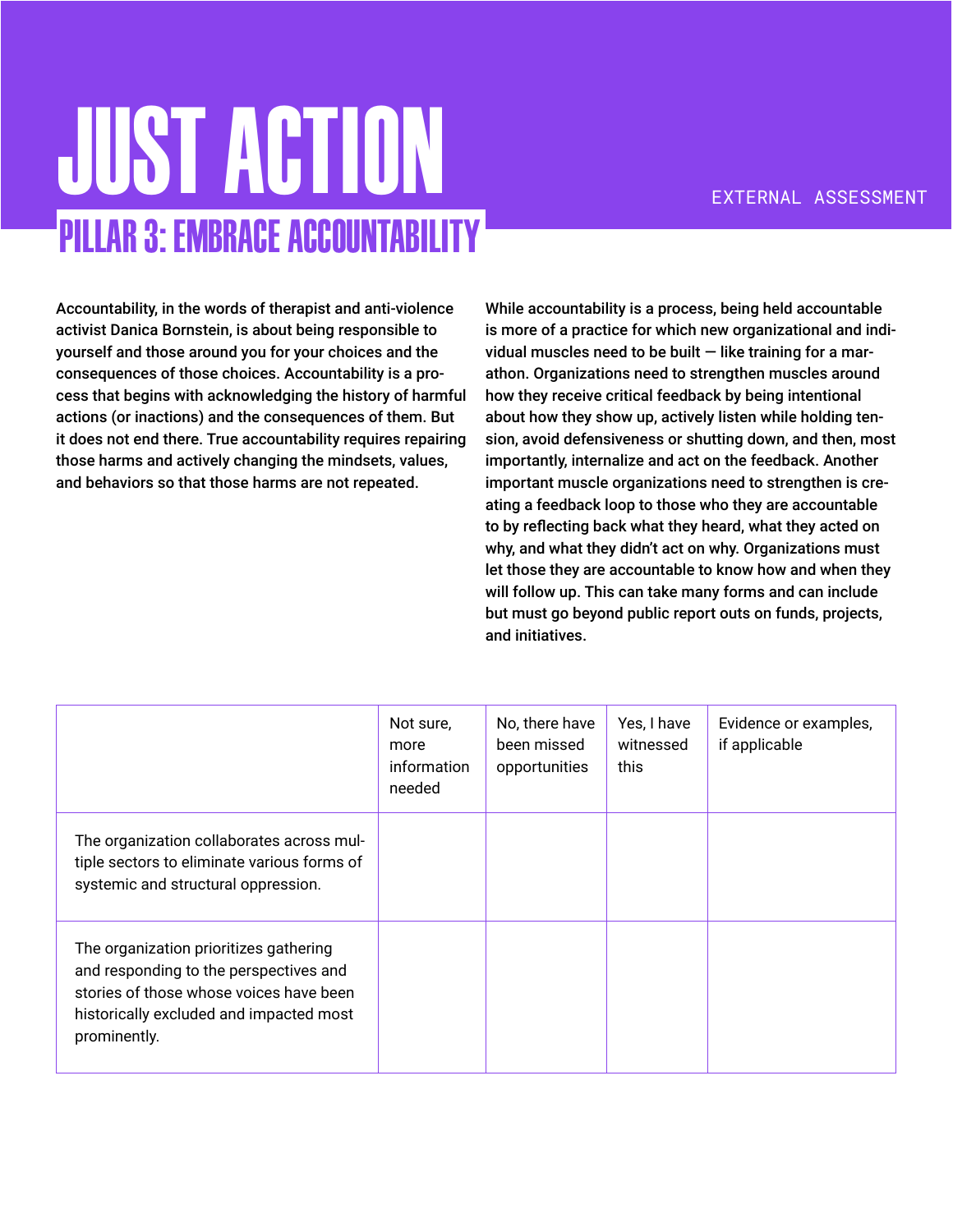### Pillar 3: Embrace Accountability continued

|                                                                                                                                                                                                                                                                                                                                                | Not sure,<br>more<br>information<br>needed | No, there have<br>been missed<br>opportunities | Yes, I have<br>witnessed<br>this | Evidence or examples,<br>if applicable |
|------------------------------------------------------------------------------------------------------------------------------------------------------------------------------------------------------------------------------------------------------------------------------------------------------------------------------------------------|--------------------------------------------|------------------------------------------------|----------------------------------|----------------------------------------|
| The organization has full participation of<br>Black, Indigenous, and people of color or<br>other racialized groups in all aspects of<br>the organization.                                                                                                                                                                                      |                                            |                                                |                                  |                                        |
| The organization demonstrates how their<br>investments show opportunity for all and<br>a reduction in racial disparities/dispropor-<br>tionality.                                                                                                                                                                                              |                                            |                                                |                                  |                                        |
| The organization consistently seeks feed-<br>back on the organization's anti-racist and<br>equity approaches and incorporates that<br>feedback in its implementation, policyies<br>shifts and changes in practices and cul-<br>ture. The agency reports out to the public<br>their progress towards the identified need<br>for transformation. |                                            |                                                |                                  |                                        |
| Annually, the organization produces a re-<br>port on progress made toward equity stan-<br>dards that is publicly accessible/available.                                                                                                                                                                                                         |                                            |                                                |                                  |                                        |

1. How does this organization receive feedback or constructive criticism around how it moves Money, shapes Narratives, and creates Policy? How receptive or open are they to feedback? How willing are they to engage external partners?

2. Have you learned anything from participating in this assessment of the organization that could lead to immediate, short term changes in how they address racism and/or inequities?